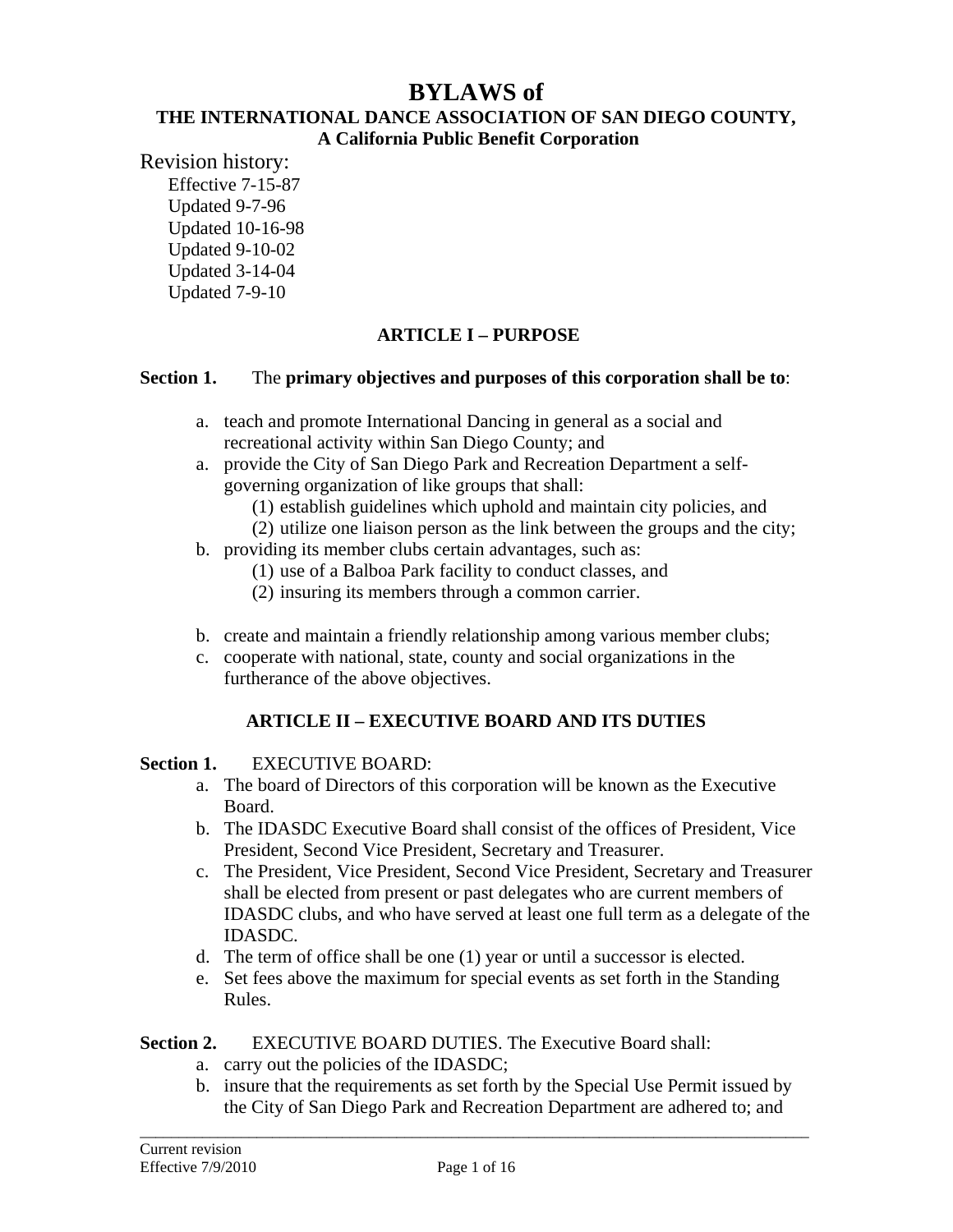#### **THE INTERNATIONAL DANCE ASSOCIATION OF SAN DIEGO COUNTY, A California Public Benefit Corporation**

- c. settle any inter/intra club disputes when requested by any party involved.
	- (1) Member clubs, not satisfied with the Board's ruling, may request an appeal as set forth in the Standing Rules.

Section 3. Members of the Executive Board shall serve without compensation.

# **ARTICLE III – OFFICERS AND THEIR DUTIES**

**Section 1.** PRESIDENT. The President shall:

- a. preside at all IDASDC meetings and functions;
- b. represent the IDASDC at all affairs of international dancing, both state and local whenever possible;
- c. appoint or replace all committee chairpersons with a majority approval of the IDASDC delegates;
- d. be an ex-officio member of all committees except the nominating committee; and
- e. maintain and transmit all records to his/her successor.

**Section 2.** VICE PRESIDENT. The Vice-President shall:

- a. assume the duties of the President in the absence of the President;
- b. give assistance to the President when required;
- c. be in charge of publicity for the IDASDC;
- d. review bylaws of the member clubs and of any other club applying for membership in the IDASDC; and
- e. maintain and transmit all records to his/her successor.

**Section 3.** SECOND VICE PRESIDENT. The Second Vice President shall:

- a. assume the duties of the President during the absence of the President and Vice President;
- b. give assistance to the President when required;
- c. coordinate all IDASDC special events;
- d. maintain the IDASDC archives; and
- e. maintain and transmit all records to his/her successor.

#### **Section 4.** SECRETARY. The Secretary shall:

- a. maintain an accurate record of all official meetings of the IDASDC and Executive Board;
- b. maintain an accurate, up-to-date roster of all member clubs, delegates, and alternates;
- c. maintain an up-to-date record of all matters passed affecting IDASDC Bylaws and Standing Rules and notify the clubs of any changes. (See Articles X and XI);
- d. maintain an accurate file of all special correspondence of the IDASDC;
- e. see that the delegates of member clubs and the San Diego Park and Recreation Department receive minutes of the IDASDC meetings;
- f. furnish member clubs the IDASDC Bylaws and Standing Rules and all other IDASDC publications; and
- g. maintain and transmit all records to his/her successor.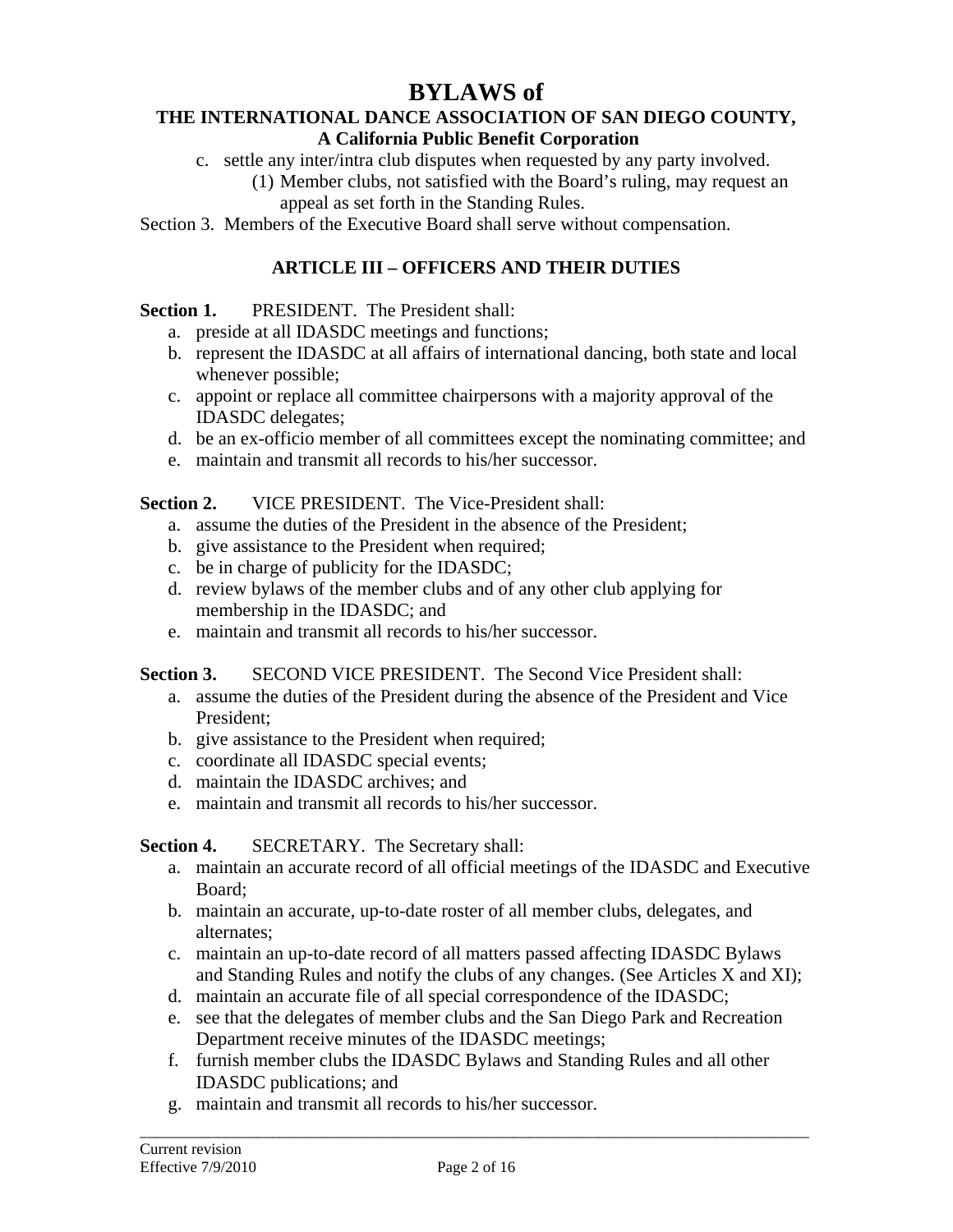### **THE INTERNATIONAL DANCE ASSOCIATION OF SAN DIEGO COUNTY, A California Public Benefit Corporation**

### **Section 5.** TREASURER. The Treasurer shall:

- a. be responsible for an accurate accounting of all monies of the IDASDC and member clubs;
- b. act as Insurance Chairperson for the IDASDC, with the authority to appoint a subchairperson;
- c. file annual financial statements, on San Diego Park and Recreation Department approved forms,of the IDASDC and IDASDC member clubs with the San Diego Park and Recreation Department;
- d. submit an annual financial report showing all revenue by source and all expenditures of the IDASDC no later than August 31 to the San Diego Park and Recreation Department;
- e. be authorized to audit the books of member clubs at any time with the approval of the IDASDC Executive Board;
- f. pay routine expenditures of the IDASDC as they occur and as specified in the Standing Rules, with Executive Board approval;
- g. not pay expenditures exceeding the amount as specified in the Standing Rules until such proposed expenditures have been examined and approved by the IDASDC delegates; and
- h. maintain and transmit all records to his/her successor.

Section 5 All officers shall serve without compensation.

# **ARTICLE IV – DELEGATES/ALTERNATES AND THEIR DUTIES**

### **Section 1.** MEMBER CLUBS. Each member club shall:

- a. designate two (2) delegates to represent them at the IDASDC meetings;
- b. designate at least one (1) alternate to act on behalf of a delegate whenever a delegate is unable to attend a meeting; and
- c. transmit an official letter to the Secretary of the IDASDC identifying their appointees prior to the delegates or alternates assuming office.
	- (1) No delegate or alternate shall be recognized until this letter has been received.

**Section 2.** DELEGATES/ALTERNATES. Delegates and alternates shall:

- a. not represent more than one (1) club at a time;
- b. be eligible to remain a delegate or alternate while holding an office, with the exception of the office of the IDASDC President;
	- (1) Any delegate who is elected President of the IDASDC shall see that his/her member club designates a replacement.
- c. serve a minimum of one (1) year from June through May or until a successor is appointed; and

### Section 3. DELEGATE DUTIES. Delegates shall:

a. attend all IDASDC meetings, or ensure that an alternate is present in their absence;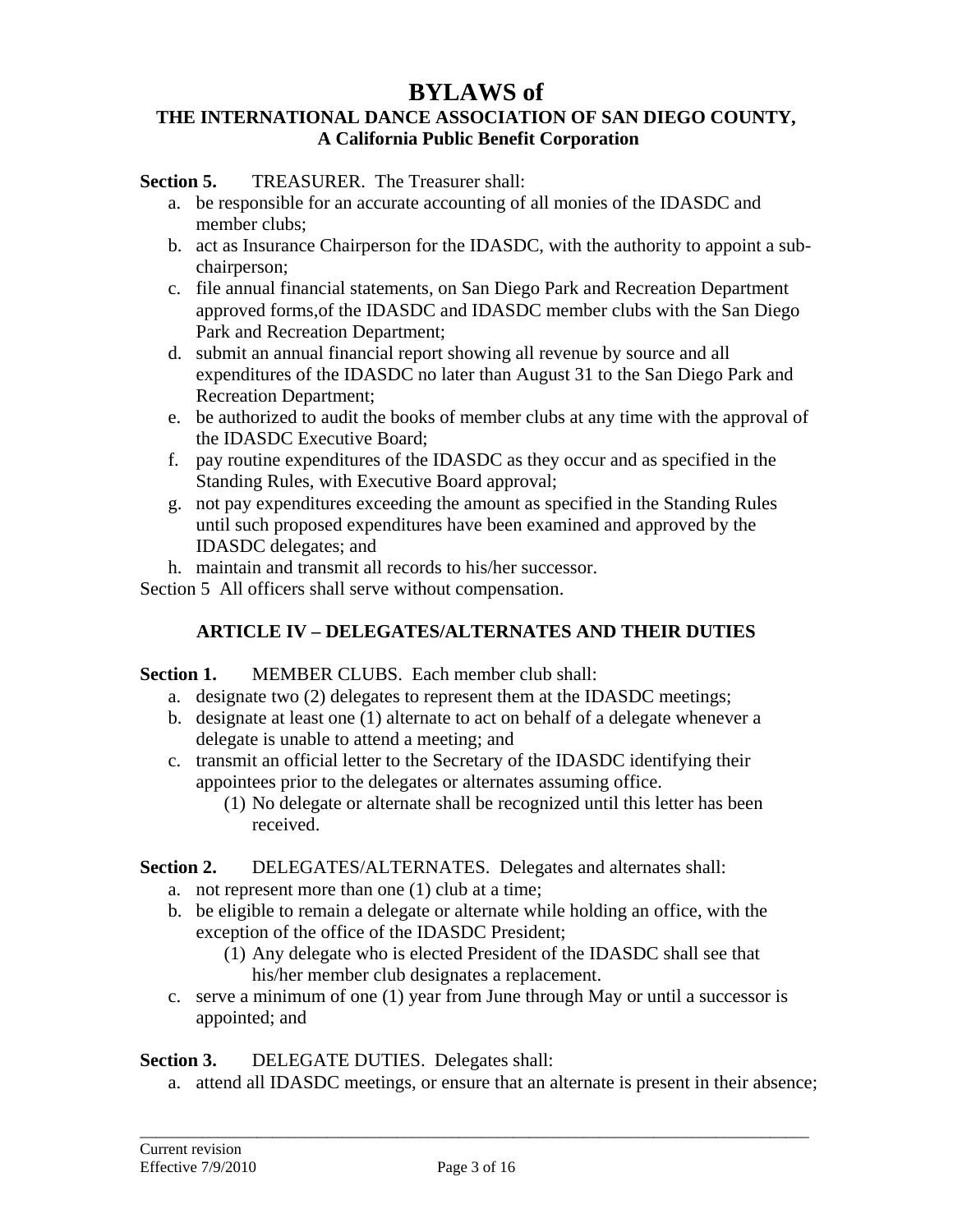#### **THE INTERNATIONAL DANCE ASSOCIATION OF SAN DIEGO COUNTY, A California Public Benefit Corporation**

- b. convey all information from the IDASDC to his/her member club as soon as possible; and
- c. select one (1) club delegate as a primary contact person with the IDASDC liaison officer.

# **ARTICLE V – ELECTIONS**

#### **Section 1.** NOMINATING COMMITTEE

- a. A nominating committee, consisting of a minimum of three (3) IDASDC delegates, shall be appointed by the President *before* the second meeting of the calendar year.
	- (1) Two (2) delegates from the same IDASDC member club cannot serve on the same nominating committee.
- b. At the second IDASDC meeting of the calendar year the nominating committee shall present a slate of candidates for the offices of President, Vice-President, Second Vice-President, Secretary and Treasurer.
	- (1) The nominating committee shall endeavor to provide at least two (2) candidates for each elective office.
	- (2) This slate may be increased by nominations from the floor at the second IDASDC meeting of the calendar year.
- c. All nominees must submit written acceptance of their nomination to the chairperson of the nominating committee on or before the second IDASDC meeting of the calendar year.

### Section 2. BALLOTS. The ballot shall:

- a. include the names of all candidates running for an office;
- b. be mailed by the Nominating Committee Chairman to each of the two (2) delegates from each member club;
- c. be mailed by the first day of the month following the second meeting of the calendar year, and;
- d. be returned by the delegate to the Nominating Committee Chairman in either of three (3) ways:
	- (1) by mail by the first day of the month of the third meeting of the calendar year, or
	- (2) in person by the third meeting, or
	- (3) by the alternate if the delegate is unable to attend the third meeting; and
- e. be returned in a signed and sealed envelope.

### **Section 3.** TAKING OFFICE.

- a. The newly elected officers shall take office at the first scheduled meeting of the IDASDC fiscal year (see Article VI, Section 1, a.).
- b. The officers may not serve more than two (2) consecutive terms in the same office unless elected by a 2/3 vote of the delegates
	- (1) The President may be nominated for one (1) additional term.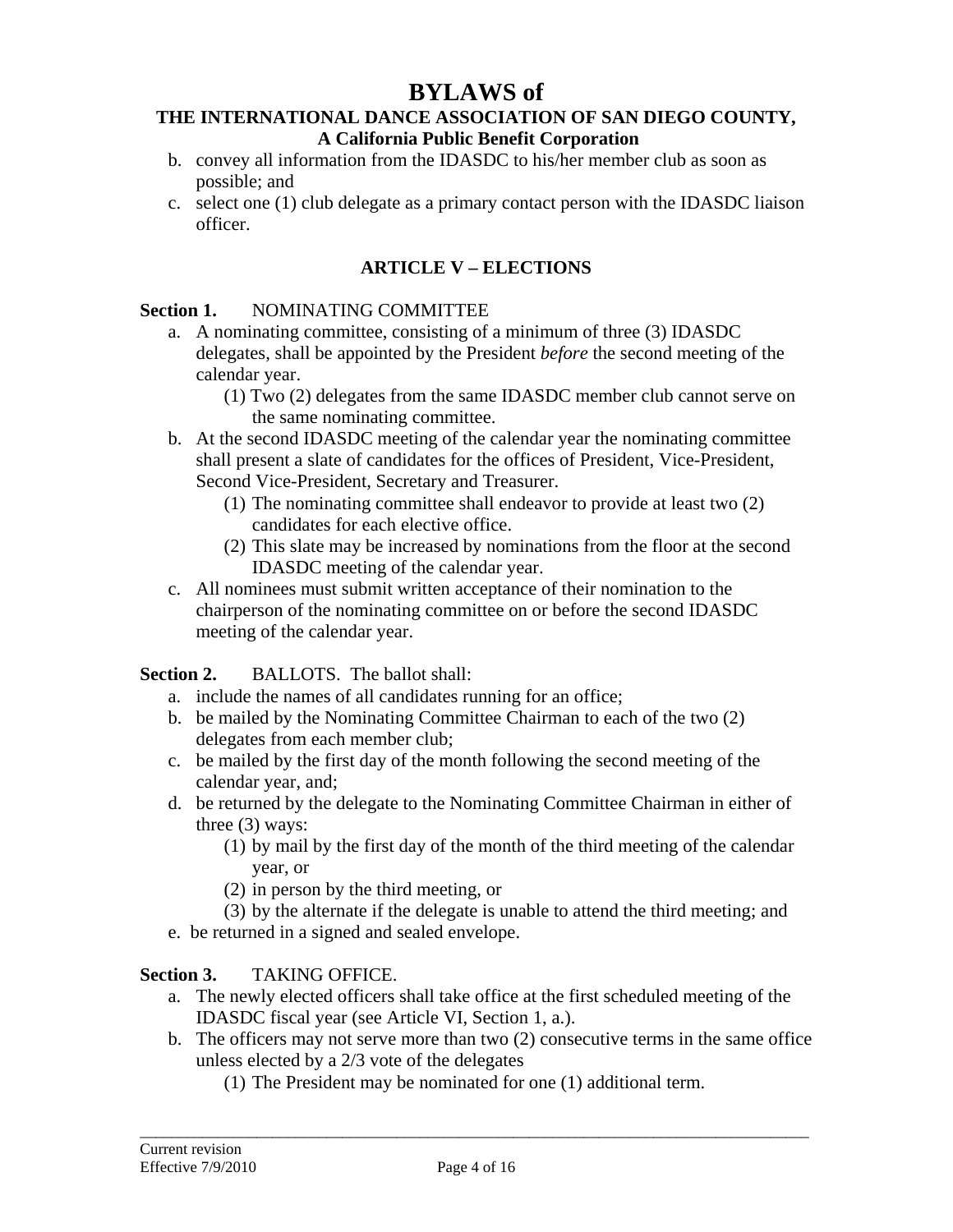#### **THE INTERNATIONAL DANCE ASSOCIATION OF SAN DIEGO COUNTY, A California Public Benefit Corporation**

c. Vacancy of an elected office will be filled by a vote at the scheduled meeting within one (1) month of the notification of the vacancy.

# **ARTICLE VI– MEETINGS**

### **Section 1.** CONDUCTING BUSINESS.

- a. The IDASDC fiscal year will commence on the first day of June.
- b. A scheduled meeting of the IDASDC shall be held six times per year, one every other month. Any exception must be approved by the IDASDC.
- c. Special meetings of the IDASDC:
	- (1) may be called by the President, two (2) of the elected officers, or a majority of the delegates.
	- (2) Notices to all delegates shall be given no later than fourteen (14) working days prior to the date of the special meeting
- d. Business may be conducted by the delegates and alternates present at any official meeting called of the IDASDC.

#### **Section 2.** VOTING.

- a. All meetings will be open to the public, but only delegates or alternates of the member clubs in the IDASDC will be allowed to vote.
- b. A representative from the San Diego Park and Recreation Department shall serve as advisor to the IDASDC but will have no vote.
- c. The Vice President, Second Vice President, Secretary and Treasurer shall be allowed to cast one (1) collective vote.
	- (1) This vote will be result of their majority vote and shall be called the "Board collective vote".
	- (2) Exception: in the event one of these officers is a delegate or an alternate of a member club and is required to vote on its behalf, that officer shall cast one (1) vote for his/her club and will not join in the Board collective vote.
- d. The President shall only vote in the event of a tie.
- e. Except where otherwise specified in these Bylaws, a majority vote of the delegates and alternates present shall be sufficient to carry any measure.
- f. The vote for Bylaws changes shall be made at the meeting following the proposal of the change. (see Article XI).
- g. The vote for Standing Rules changes can be made at the same meeting the proposal is made (see Article X).

# **ARTICLE VII – COMMITTEES**

#### **Section 1.** FORMATION.

- a. Committees may be formed when necessary to benefit the member clubs of the IDASDC.
- b. Either the Executive Board or the delegates may request that a committee be formed.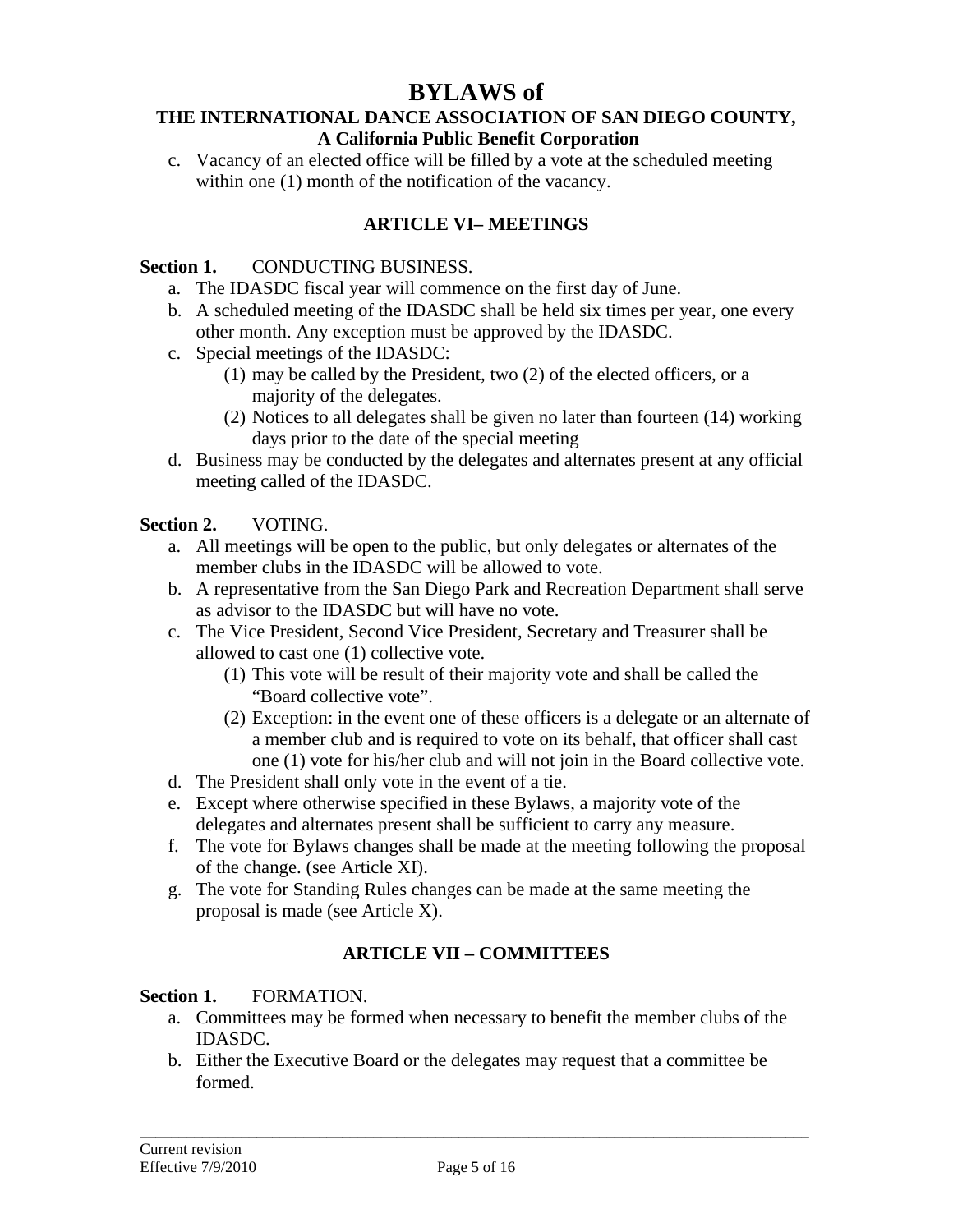#### **THE INTERNATIONAL DANCE ASSOCIATION OF SAN DIEGO COUNTY, A California Public Benefit Corporation**

- c. The formation of a new committee must be ratified by the Executive Board and approved by the IDASDC delegates.
- d. The President shall appoint all committee chairpersons who must then be approved by the delegates.
	- (1) Committee chairpersons/appointees may not be replaced without approval of the delegates.

### **Section 2.** DISSOLUTION.

- a. Committees shall be dissolved once the purpose or event for which the committee was formed has passed.
- b. No active committee shall be dissolved without approval of the delegates.

# **ARTICLE VIII – MEMBERSHIP**

### **Section 1.** APPLICANTS.

- a. Any dance group specializing in an ethnic or other internationally recognized dance style may apply for membership. The interested group should submit an application including a copy of the proposed by-laws and a statement listing their teachers' and officers' names, addresses, and phones; the number of dues-paying members; a description of the style or type of dancing, with any historical significance; the class meeting places and times; the names of any national organization with similar dance interests; normal charges for special events; a current financial statement; and the reasons for their interest in joining the IDA. The by-laws and rules must conform to the requirements for membership listed in this Article and must include a pledge to abide by the IDA By-Laws and Standing Rules an the City Park and Recreation Department Regulations.
- b. The application and supporting documents must be delivered to the first vice president of the IDA at least one month before the meeting at which the application will be considered. The leaders should attend a prior meeting of the IDA and give an informal presentation regarding their group and the reason for wishing to join the IDA.
- c. The IDA First Vice President will prepare a summary of the application for the IDA delegates and make a recommendation for approval or disapproval based on the following criteria. The application must be approved by a 2/3 vote of the delegates and IDA officers present.

(1) The dance style or type of the applicant group must be a clearly recognized ethnic\* type or a well established internationally recognized dance style with some historical significance.

(2) The group's dance type must be somewhat different from that of all of the existing IDA clubs.

(3) The group must be active and well organized with strong leadership and sufficient members to assure continuing operation.

The primary activity of the group must be non-commercial recreational dance.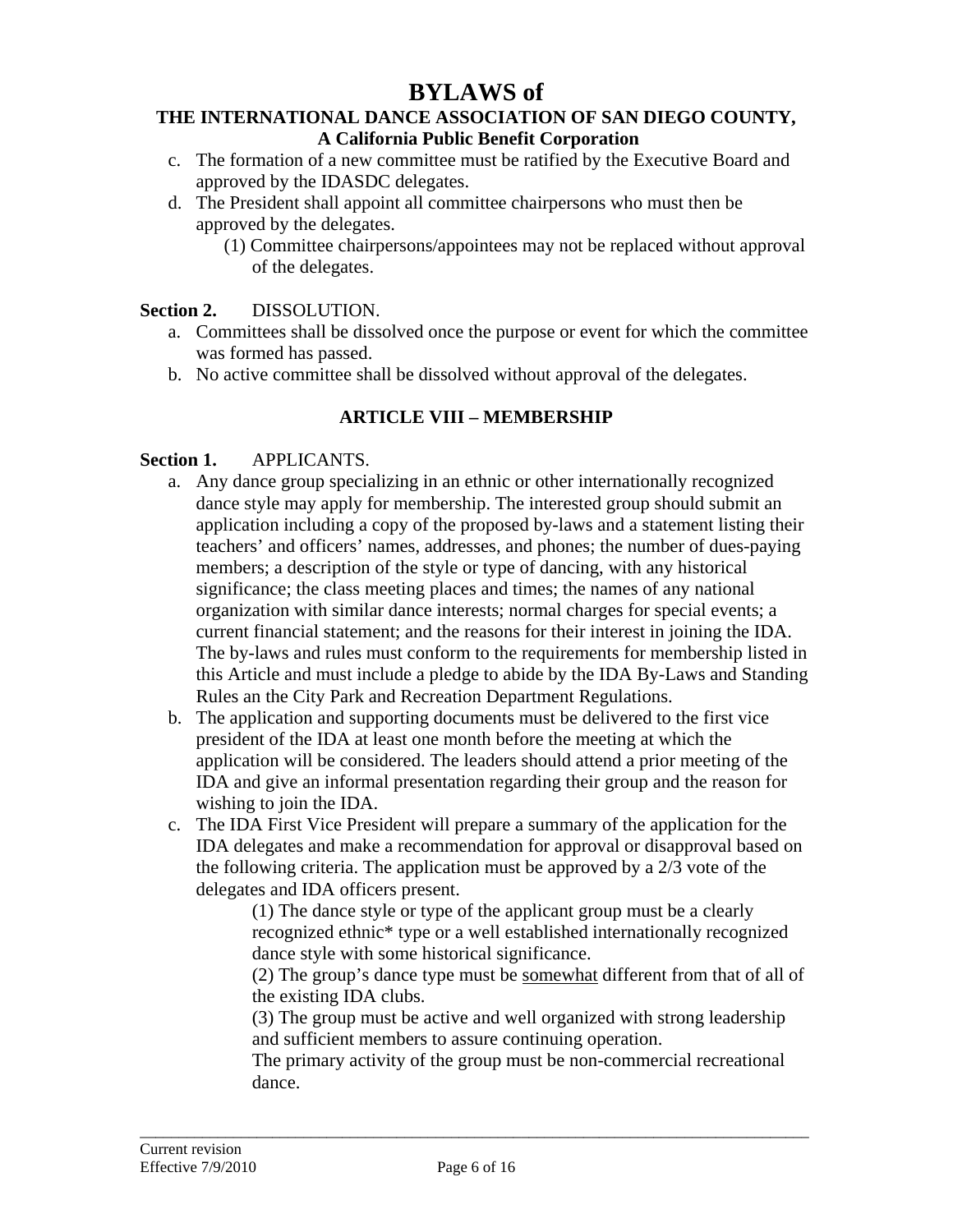#### **THE INTERNATIONAL DANCE ASSOCIATION OF SAN DIEGO COUNTY, A California Public Benefit Corporation**

\*Reference note: The definition of "ethnic" from the Random House Unabridged Dictionary is "belonging to or derived from the cultural, racial, religious, or linguistic traditions of a people or country."

**Section 2. QUALIFICATIONS.** Any **IDASDC** club or group must:

- a. not discriminate or permit discrimination against any person or class of persons in any manner;
- b. be a non-profit organization with a minimum of three (3) officers functioning as president officer of the club, recorder of official club business, and person in charge of the club's financial assets;
- c. be located within the geographical boundaries of San Diego County;
- d. submit Bylaws which include a statement that they shall abide by the IDASDC Bylaws and Standing Rules;
- e. submit names, addresses, and phone numbers of club officers and two (2) proposed IDASDC delegates and at least one (1) alternate; and
- f. submit a roster of current membership.

**Section 3.** MAINTAINING MEMBERSHIP. IDASDC member clubs shall:

- a. Support the IDASDC at IDASDC functions by fostering attendance and by performing the tasks assigned by the Second Vice President and approved by vote of the delegates. Any group unable or unwilling to support a function or to perform assigned tasks will contribute monetary support. The amount for any one time will be equal to twenty-five cents  $(25¢)$  per member of the Club with a minimum of twenty-five dollars (\$25.00) or other such amount as may be determined by the Board of Directors. If lack of participation happens often, the Board may recommend that the membership of the club be terminated. A 2/3 vote of the delegates would be required to terminate membership of any club.
- b. submit a current set of Bylaws and Standing Rules to the IDASDC Vice President, Secretary, and San Diego Park and Recreation Department representative;
- c. designate delegates and alternates as specified by Article IV of the Bylaws;
- d. furnish the IDASDC Secretary with an accurate list of officers, delegates, alternates, instructors, and contact persons as they are elected or appointed;
- e. submit, in duplicate, annual financial statements to the IDASDC Treasurer at the beginning of each IDASDC fiscal year (see Article VI, Section 1, a.)
	- (1) Any club whose financial report is not in the possession of the IDASDC Treasurer by 45 calendar days after the beginning of the IDASDC financial year may have their facilities cancelled, with IDASDC Executive Board approval and after notification to the head of the club.
	- (2) Cancellations will take effect seven (7) calendar days after notification to the club.
- f. furnish the IDSDC Insurance Chairperson/Treasurer a roster of current members by October 31;
- g. maintain a non-profit status;
- h. not have persons holding an elected office in more than one (1) member club at the same time;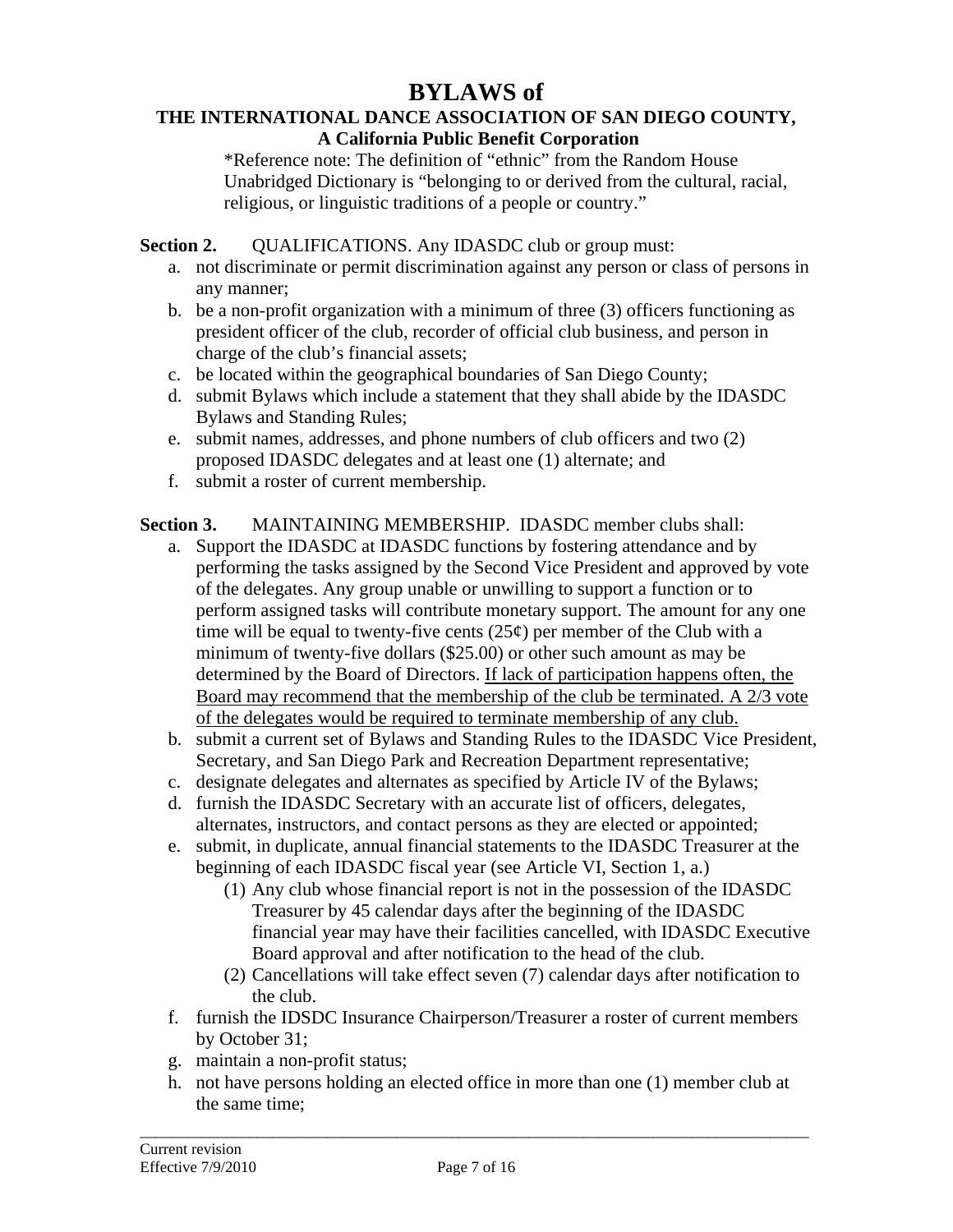#### **THE INTERNATIONAL DANCE ASSOCIATION OF SAN DIEGO COUNTY, A California Public Benefit Corporation**

- i. abide by all IDASDC decisions;
- j. abide by the IDASDC Bylaws and Standing Rules;
	- (1) Any member club that fails to abide by the Bylaws and Standing Rules of the IASDC may be dropped from the IDASDC, and lose all associated benefits, by a 2/3 vote of the delegates present at the meeting;
- k. be represented at all IDASDC meetings;
	- (1) Any member club that is not represented for two (2) successive IDASDC meetings and that fails to answer roll call at the third  $(3<sup>rd</sup>)$  meeting will automatically lose its IDASDC membership and all associated benefits.
	- (2) The IDASDC Secretary will inform the delegates and the Executive Board of the absence at the second  $(2<sup>nd</sup>)$  missed IDASDC meeting.
	- (3) Three (3) letters shall be sent: one (1) to the last known presiding officer of the club and one (1) each to the last known delegates within one (1) week following the second  $(2<sup>nd</sup>)$  meeting advising them of the IDASDC Bylaws attendance requirement; and
- l. upon dissolution submit to the IDASDC a letter stating the reason for the dissolution and a financial statement showing disbursement of all liabilities, assets, etc. These documents must be signed by current club officers.

### **Section 4.** ASSOCIATE MEMBERSHIP.

 Dance groups which meet the criteria of Section 1 of this article but do not wish to fully participate in the IDASDC may apply for status as an Associated Club. The obligations of an Associated Club would be limited to an occasional invited performance at IDA events and to publicizing the IDA at their events and classes. Dues would be \$20.00 per year regardless of size.

The advantages to the club in associating with the IDA include the opportunity for exposure through occasional participation in special events and through listing in the IDA membership flyer.

#### **Section 5.** SAN DIEGO PARK AND RECREATION DEPARTMENT REQUIREMENTS. All member clubs using San Diego Park and Recreation Department facilities shall:

- a. maintain an active attendance at classes as specified in the Standing Rules;
- b. convene on time and dismiss all classes on time;
	- (1) Any overtime use of the facilities must be arranged at least two (2) weeks in advance with the IDASDC Liaison officer;
- c. not allow smoking in any facilities;
- d. not allow eating or drinking, except by special arrangement with the San Diego Park and Recreation Department and the IDASDC Liaison officer;
- e. not use public buildings for money making activities or solicitations as defined by the San Diego Park and Recreation Department.
	- (1) Member clubs wanting an exception must make a special request in writing, with a proposed budget, to the IDASDC Executive Board for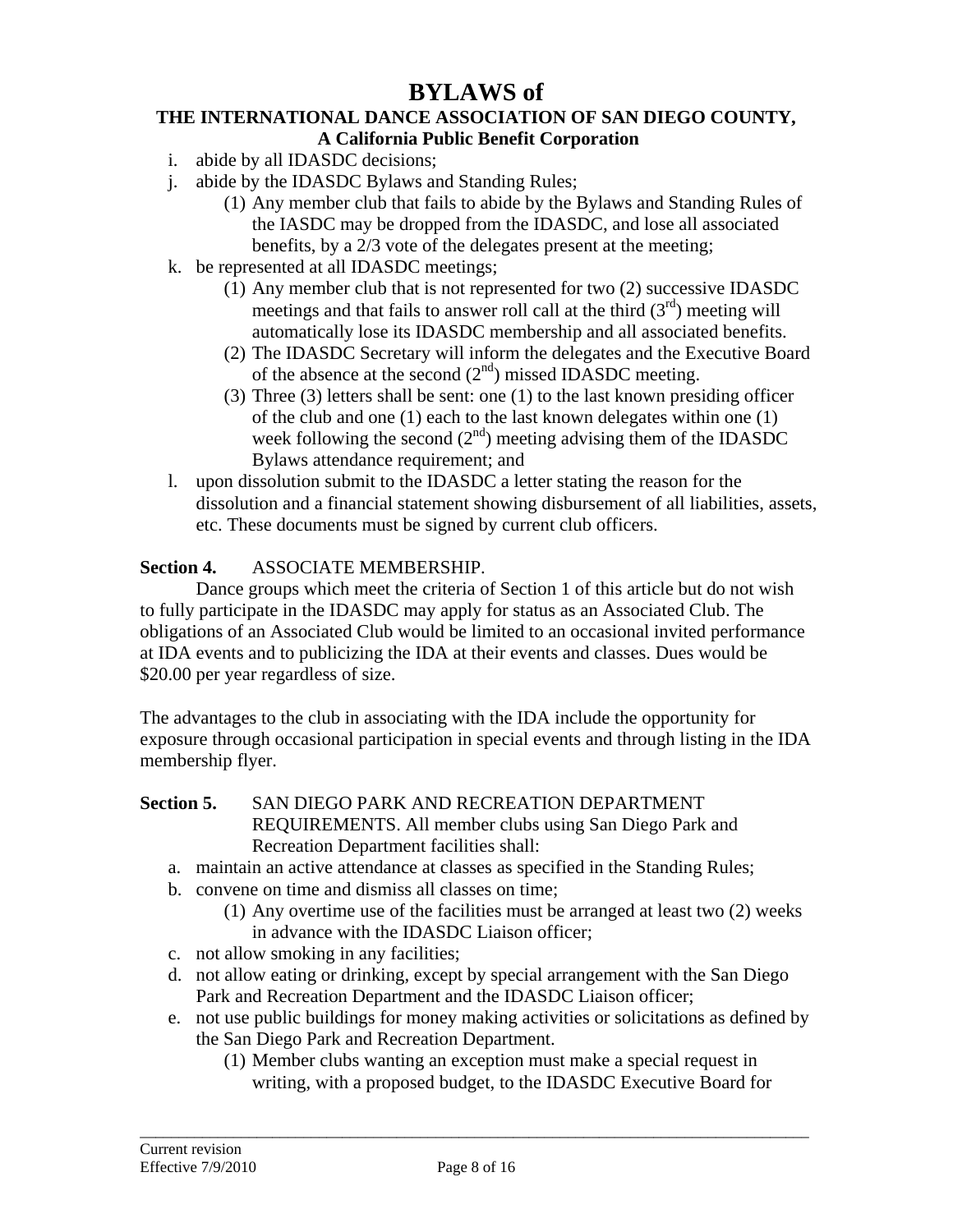# **THE INTERNATIONAL DANCE ASSOCIATION OF SAN DIEGO COUNTY,**

# **A California Public Benefit Corporation**

approval, through the Liaison officer, in accordance with Municipal Code, Section 63.02.13 and 63.0214 (see attachment).

- (2) Submit to the IDASDC Treasurer a financial summary within 30 days after the event; and
- f. leave all buildings clean:
	- (1) clear all trash, e.g. paper cups, plates, etc.
	- (2) remove all decorations, including items put up on walls.

# **ARTICLE IX – FINANCE**

**Section 1.** The financial matters of the **IDASDC** shall be conducted as follows:

- a. IDASDC funds shall be kept in accounts as specified in the Standing Rules.
- b. The Treasurer and either the President or Vice-President shall approve all bills drawn on IDASDC accounts.
- c. c.The IDASDC will not assume responsibility for liabilities incurred by any member club.d. On the dissolution or winding up of the corporation, its assets remaining after payment of, or provision for payment of, all debts and liabilities of this corporation, shall be distributed to a nonprofit fund, foundation, or corporation which is organized and operated exclusively for educational purposes meeting the requirements of Section 214 of the California Revenue and Taxation code and which has established its tax-exempt status under Section  $501(c)(3)$  of the Internal Revenue Code.

# **ARTICLE X – STANDING RULES**

# **Section 1.** There shall be Standing Rules adopted by the IDASDC.

- a. The purpose of such Standing Rules shall be to provide criteria and flexible guidelines for carrying out the purposes of the IDASDC within the framework of its Bylaws.
- b. The Standing Rules shall be adopted, amended or repealed by the IDASDC as required in the best interests of the IDASDC and its member clubs.
	- (1) Such action shall require a 2/3 vote of the delegates in attendance per Article VI.
	- (2) A change in the Standing Rules can be voted on at the same meeting at which it is proposed.
- c. Within two (2) weeks of changing the Standing Rules, the Secretary of the IDASDC shall send a copy of the changed rules to each delegate, to each member club presiding officer, and to the San Diego Park and Recreation Department.

# **ARTICLE XI – AMENDMENTS**

**Section 1.** Proposed changes to these Bylaws shall:

- a. be read at one IDASDC meeting and voted upon at the next scheduled meeting; and
- b. require a 2/3 vote of the delegates in attendance to be adopted.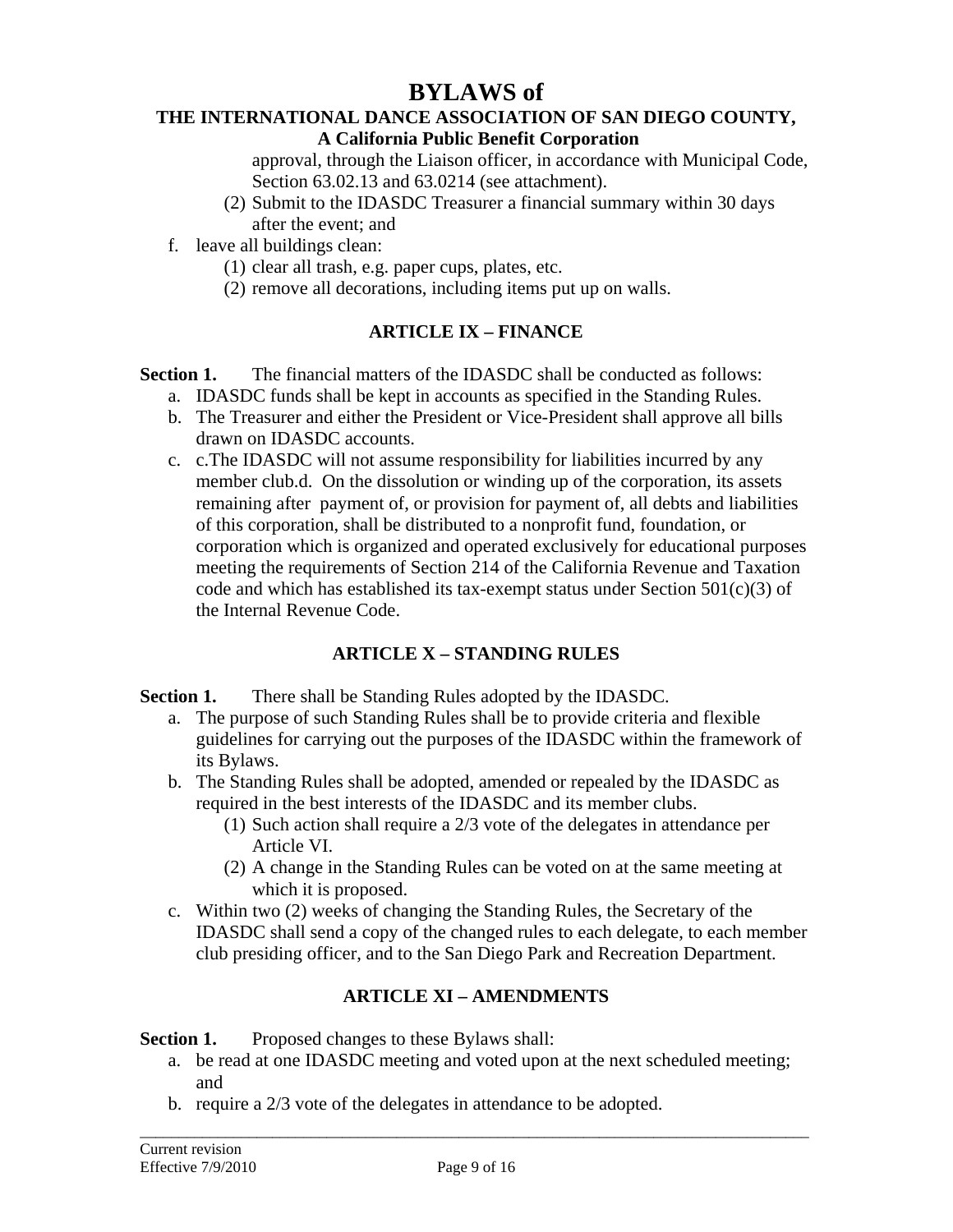#### **THE INTERNATIONAL DANCE ASSOCIATION OF SAN DIEGO COUNTY, A California Public Benefit Corporation**

c. Within two (2) weeks of the amendment in the Bylaws, the Secretary of the IDASDC shall send a copy of the amendment to each delegate, to each member club presiding officer, and to the San Diego Park and Recreation Department.

# **ARTICLE XII – PARLIAMENTARY PROCEDURE**

### **Section 1.**

- a. In matters of parliamentary law and procedure not covered within these Bylaws, Roberts' Rules of Order (revised) shall govern.
- b. The Vice-President or past IDASDC officer, when appointed by the IDASDC President, will serve as the Parliamentarian of the IDASDC for that meeting.

# **ARTICLE XIII – CODE OF ETHICS**

### **Section 1.** CODE OF CONDUCT. All members and guests at IDASDC and member club activities are expected to:

- a. comply with all the appropriate club or IDASDC Bylaws regarding conduct, membership and attendance; and
- b. conduct themselves in a lawful manner.
- c. Any person obstructing an IDASDC or member club activity will not be permitted to participate in that activity.

### **Section 2.** Maintenance of Order.

- a. The responsibility for maintaining order at any activity rests with the member club conducting that activity.
- b. The responsible club will determine the method to maintain order.
- c. The responsible club will take appropriate action.

### **ARTICLE XIV - CONFLICT OF INTEREST AND COMPENSATION APPROVAL POLICIES**

# **SECTION 1. PURPOSE OF CONFLICT OF INTEREST POLICY**

The purpose of this conflict of interest policy is to protect this tax-exempt corporation's interest when it is contemplating entering into a transaction or arrangement that might benefit the private interest of an officer or director of the corporation or any "disqualified person" as defined in Section 4958(f)(1) of the Internal Revenue Code and as amplified by Section 53.4958-3 of the IRS Regulations and which might result in a possible "excess benefit transaction" as defined in Section 4958(c)(1)(A) of the Internal Revenue Code and as amplified by Section 53.4958 of the IRS Regulations. This policy is intended to supplement but not replace any applicable state and federal laws governing conflict of interest applicable to nonprofit and charitable organizations.

# **SECTION 2. DEFINITIONS**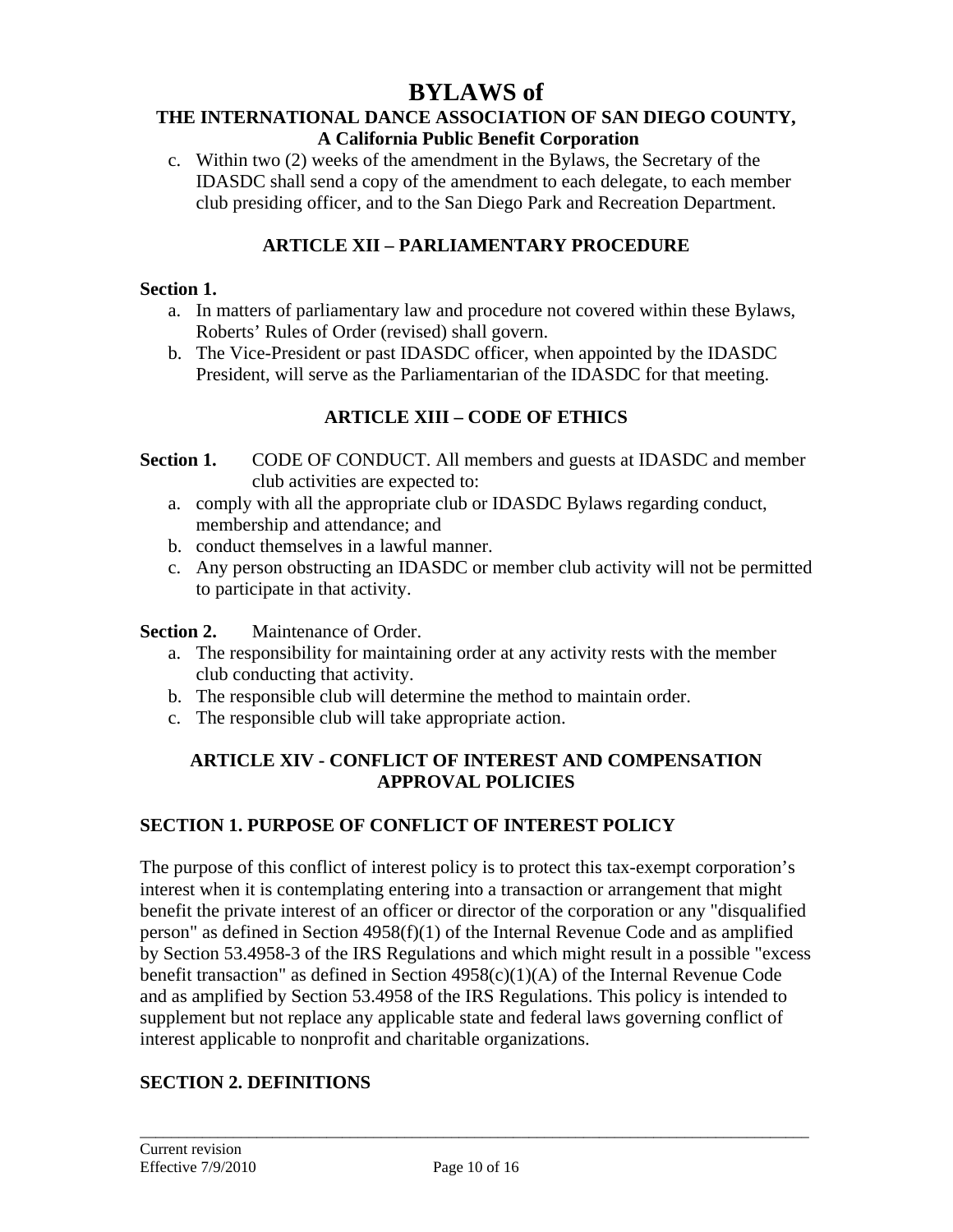### **THE INTERNATIONAL DANCE ASSOCIATION OF SAN DIEGO COUNTY, A California Public Benefit Corporation**

(a) Interested Person.

Any director, principal officer, member of a committee with governing board delegated powers, or any other person who is a "disqualified person" as defined in Section 4958(f)(1) of the Internal Revenue Code and as amplified by Section 53.4958-3 of the IRS Regulations, who has a direct or indirect financial interest, as defined below, is an interested person.

### (b) Financial Interest.

A person has a financial interest if the person has, directly or indirectly, through business, investment, or family:

- (1) an ownership or investment interest in any entity with which the corporation has a transaction or arrangement,
- (2) a compensation arrangement with the corporation or with any entity or individual with which the corporation has a transaction or arrangement, or
- (3) a potential ownership or investment interest in, or compensation arrangement with, any entity or individual with which the corporation is negotiating a transaction or arrangement.

Compensation includes direct and indirect remuneration as well as gifts or favors that are not insubstantial.

A financial interest is not necessarily a conflict of interest. Under Section 3, paragraph b, a person who has a financial interest may have a conflict of interest only if the appropriate governing board or committee decides that a conflict of interest exists.

# **SECTION 3. CONFLICT OF INTEREST AVOIDANCE PRODEDURES**

(a) Duty to Disclose.

In connection with any actual or possible conflict of interest, an interested person must disclose the existence of the financial interest and be given the opportunity to disclose all material facts to the directors and members of committees with governing board delegated powers considering the proposed transaction or arrangement.

(b) Determining Whether a Conflict of Interest Exists.

After disclosure of the financial interest and all material facts, and after any discussion with the interested person, he/she shall leave the governing board or committee meeting while the determination of a conflict of interest is discussed and voted upon. The remaining board or committee members shall decide if a conflict of interest exists.

# (c) Procedures for Addressing the Conflict of Interest.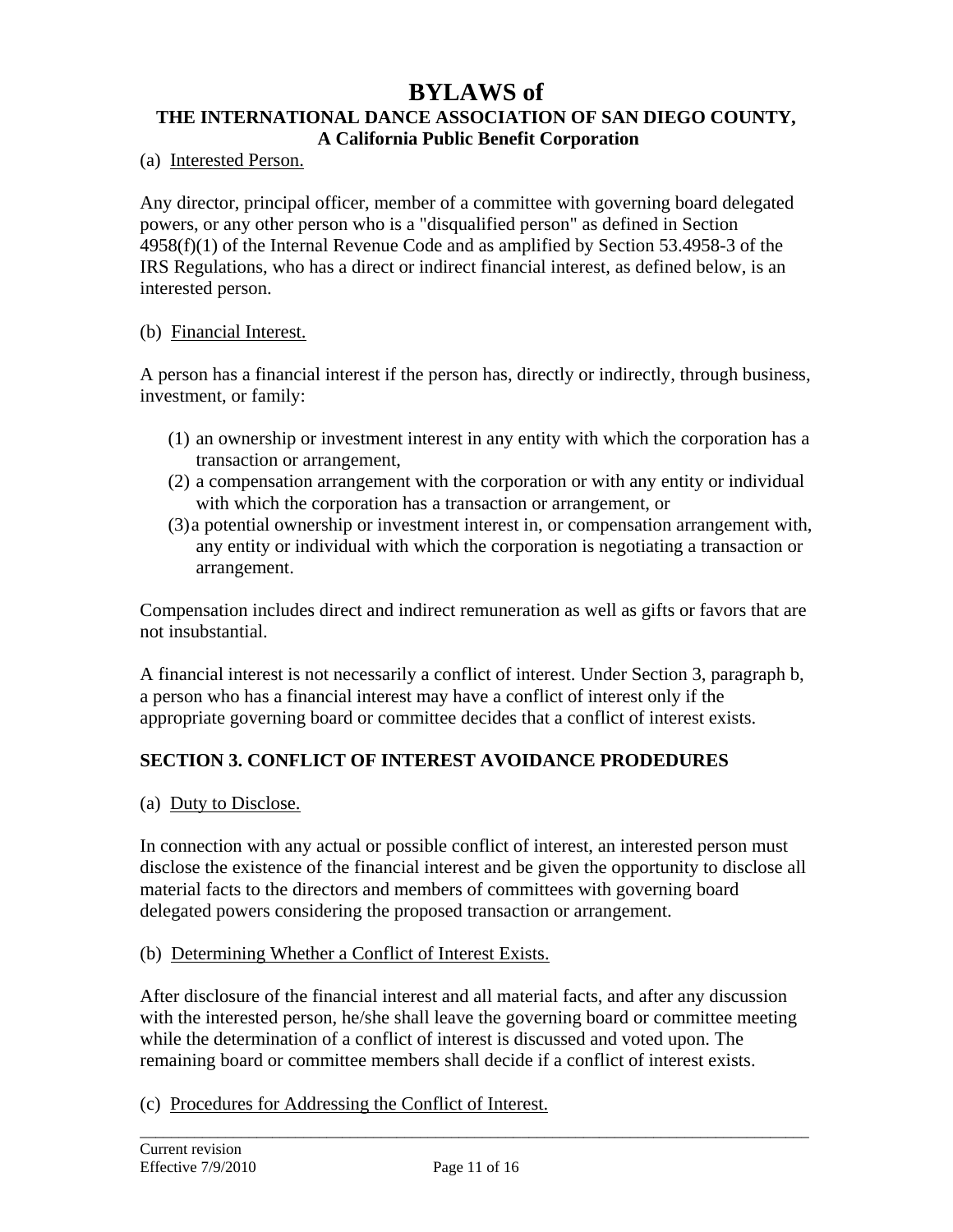# **THE INTERNATIONAL DANCE ASSOCIATION OF SAN DIEGO COUNTY, A California Public Benefit Corporation**

An interested person may make a presentation at the governing board or committee meeting, but after the presentation, he/she shall leave the meeting during the discussion of, and the vote on, the transaction or arrangement involving the possible conflict of interest.

The chairperson of the governing board or committee shall, if appropriate, appoint a disinterested person or committee to investigate alternatives to the proposed transaction or arrangement.

After exercising due diligence, the governing board or committee shall determine whether the corporation can obtain with reasonable efforts a more advantageous transaction or arrangement from a person or entity that would not give rise to a conflict of interest.

If a more advantageous transaction or arrangement is not reasonably possible under circumstances not producing a conflict of interest, the governing board or committee shall determine by a majority vote of the disinterested directors whether the transaction or arrangement is in the corporation's best interest, for its own benefit, and whether it is fair and reasonable. In conformity with the above determination, it shall make its decision as to whether to enter into the transaction or arrangement.

### (d) Violations of the Conflicts of Interest Policy.

If the governing board or committee has reasonable cause to believe a member has failed to disclose actual or possible conflicts of interest, it shall inform the member of the basis for such belief and afford the member an opportunity to explain the alleged failure to disclose.

If, after hearing the member's response and after making further investigation as warranted by the circumstances, the governing board or committee determines the member has failed to disclose an actual or possible conflict of interest, it shall take appropriate disciplinary and corrective action.

### **SECTION 4. RECORDS OF BOARD AND BOARD COMMITTEE PROCEEDINGS**

The minutes of meetings of the governing board and all committees with board delegated powers shall contain:

(a) The names of the persons who disclosed or otherwise were found to have a financial interest in connection with an actual or possible conflict of interest, the nature of the financial interest, any action taken to determine whether a conflict of interest was present, and the governing board's or committee's decision as to whether a conflict of interest in fact existed.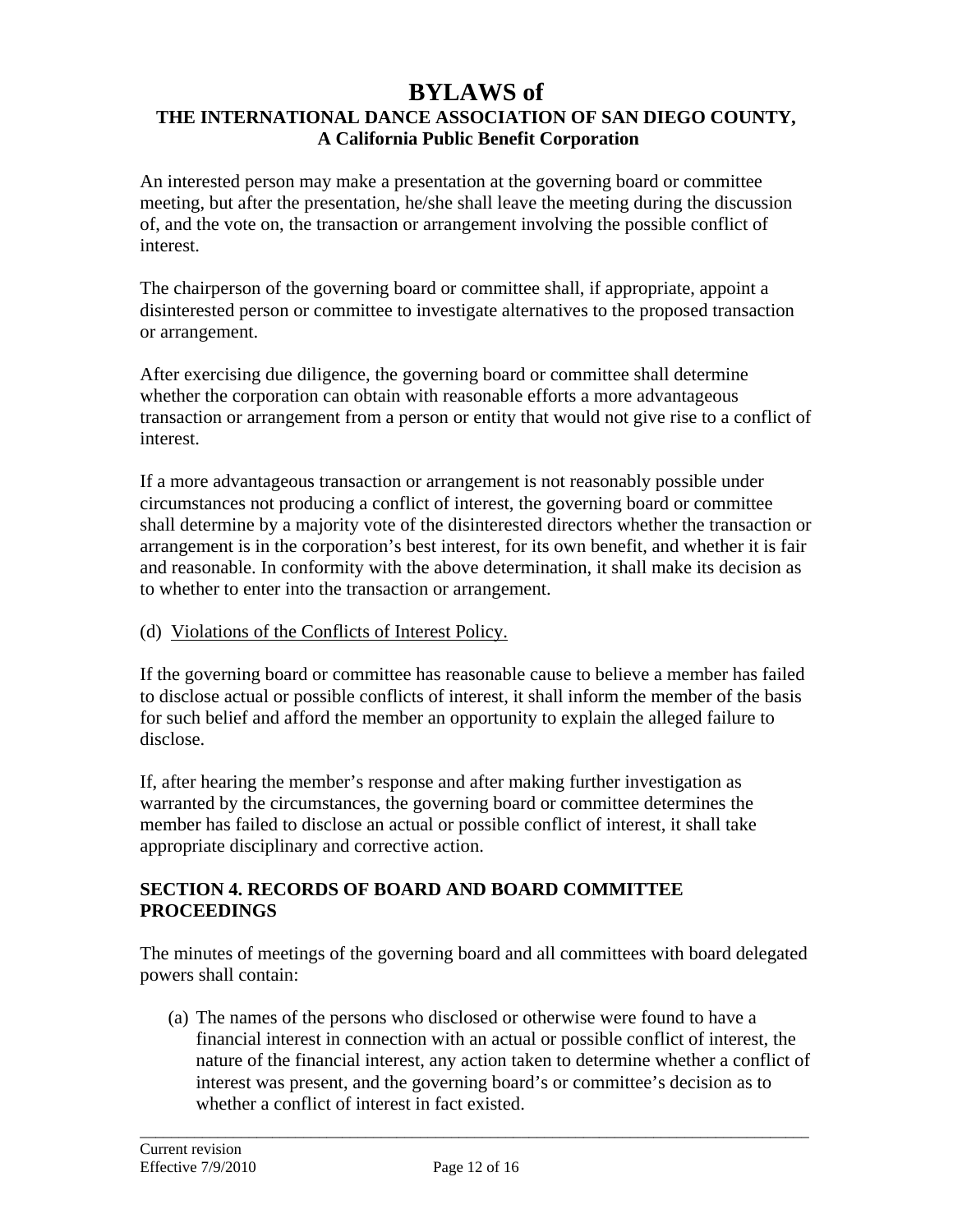# **BYLAWS of THE INTERNATIONAL DANCE ASSOCIATION OF SAN DIEGO COUNTY, A California Public Benefit Corporation**

(b) The names of the persons who were present for discussions and votes relating to the transaction or arrangement, the content of the discussion, including any alternatives to the proposed transaction or arrangement, and a record of any votes taken in connection with the proceedings.

### **SECTION 5. COMPENSATION APPROVAL POLICIES**

A voting member of the governing board who receives compensation, directly or indirectly, from the corporation for services is precluded from voting on matters pertaining to that member's compensation.

A voting member of any committee whose jurisdiction includes compensation matters and who receives compensation, directly or indirectly, from the corporation for services is precluded from voting on matters pertaining to that member's compensation.

No voting member of the governing board or any committee whose jurisdiction includes compensation matters and who receives compensation, directly or indirectly, from the corporation, either individually or collectively, is prohibited from providing information to any committee regarding compensation.

When approving compensation for directors, officers and employees, contractors, and any other compensation contract or arrangement, in addition to complying with the conflict of interest requirements and policies contained in the preceding and following sections of this article as well as the preceding paragraphs of this section of this article, the board or a duly constituted compensation committee of the board shall also comply with the following additional requirements and procedures:

- (a) the terms of compensation shall be approved by the board or compensation committee prior to the first payment of compensation.
- (b) all members of the board or compensation committee who approve compensation arrangements must not have a conflict of interest with respect to the compensation arrangement as specified in IRS Regulation Section 53.4958-6(c)(iii), which generally requires that each board member or committee member approving a compensation arrangement between this organization and a "disqualified person" (as defined in Section  $4958(f)(1)$  of the Internal Revenue Code and as amplified by Section 53.4958-3 of the IRS Regulations):
	- 1. is not the person who is the subject of compensation arrangement, or a family member of such person;
	- 2. is not in an employment relationship subject to the direction or control of the person who is the subject of compensation arrangement
	- 3. does not receive compensation or other payments subject to approval by the person who is the subject of compensation arrangement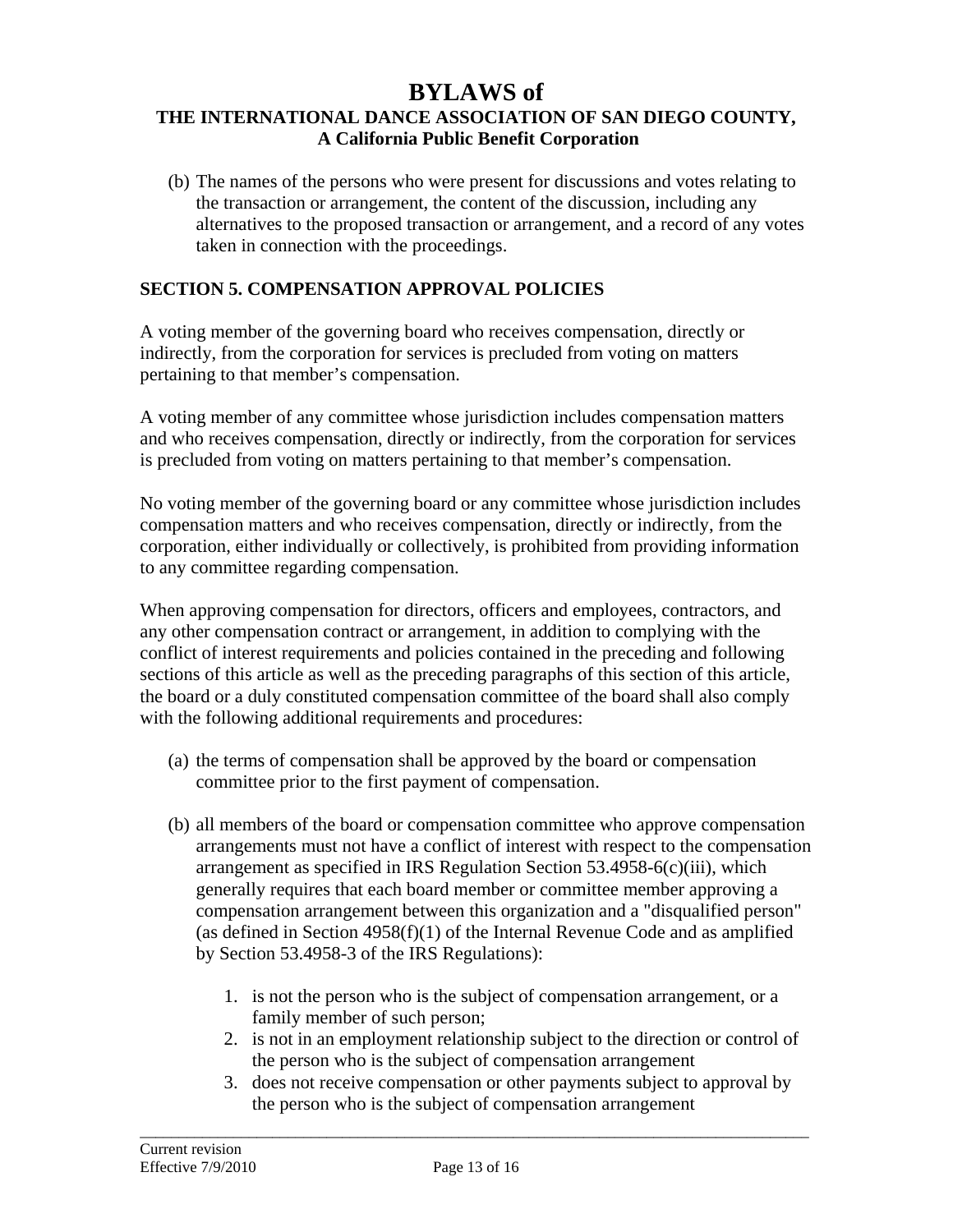#### **THE INTERNATIONAL DANCE ASSOCIATION OF SAN DIEGO COUNTY, A California Public Benefit Corporation**

- 4. has no material financial interest affected by the compensation arrangement; and
- 5. does not approve a transaction providing economic benefits to the person who is the subject of the compensation arrangement, who in turn has approved or will approve a transaction providing benefits to the board or committee member.
- (c) the board or compensation committee shall obtain and rely upon appropriate data as to comparability prior to approving the terms of compensation. Appropriate data may include the following:
	- 1. compensation levels paid by similarly situated organizations, both taxable and tax-exempt, for functionally comparable positions. "Similarly situated" organizations are those of a similar size and purpose and with similar resources
	- 2. the availability of similar services in the geographic area of this organization
	- 3. current compensation surveys compiled by independent firms
	- 4. actual written offers from similar institutions competing for the services of the person who is the subject of the compensation arrangement.

As allowed by IRS Regulation 4958-6, if this organization has average annual gross receipts (including contributions) for its three prior tax years of less than \$1 million, the board or compensation committee will have obtained and relied upon appropriate data as to comparability if it obtains and relies upon data on compensation paid by three comparable organizations in the same or similar communities for similar services.

- (d) the terms of compensation and the basis for approving them shall be recorded in written minutes of the meeting of the board or compensation committee that approved the compensation. Such documentation shall include:
	- 1. the terms of the compensation arrangement and the date it was approved
	- 2. the members of the board or compensation committee who were present during debate on the transaction, those who voted on it, and the votes cast by each board or committee member
	- 3. the comparability data obtained and relied upon and how the data was obtained.
	- 4. If the board or compensation committee determines that reasonable compensation for a specific position in this organization or for providing services under any other compensation arrangement with this organization is higher or lower than the range of comparability data obtained, the board or committee shall record in the minutes of the meeting the basis for its determination.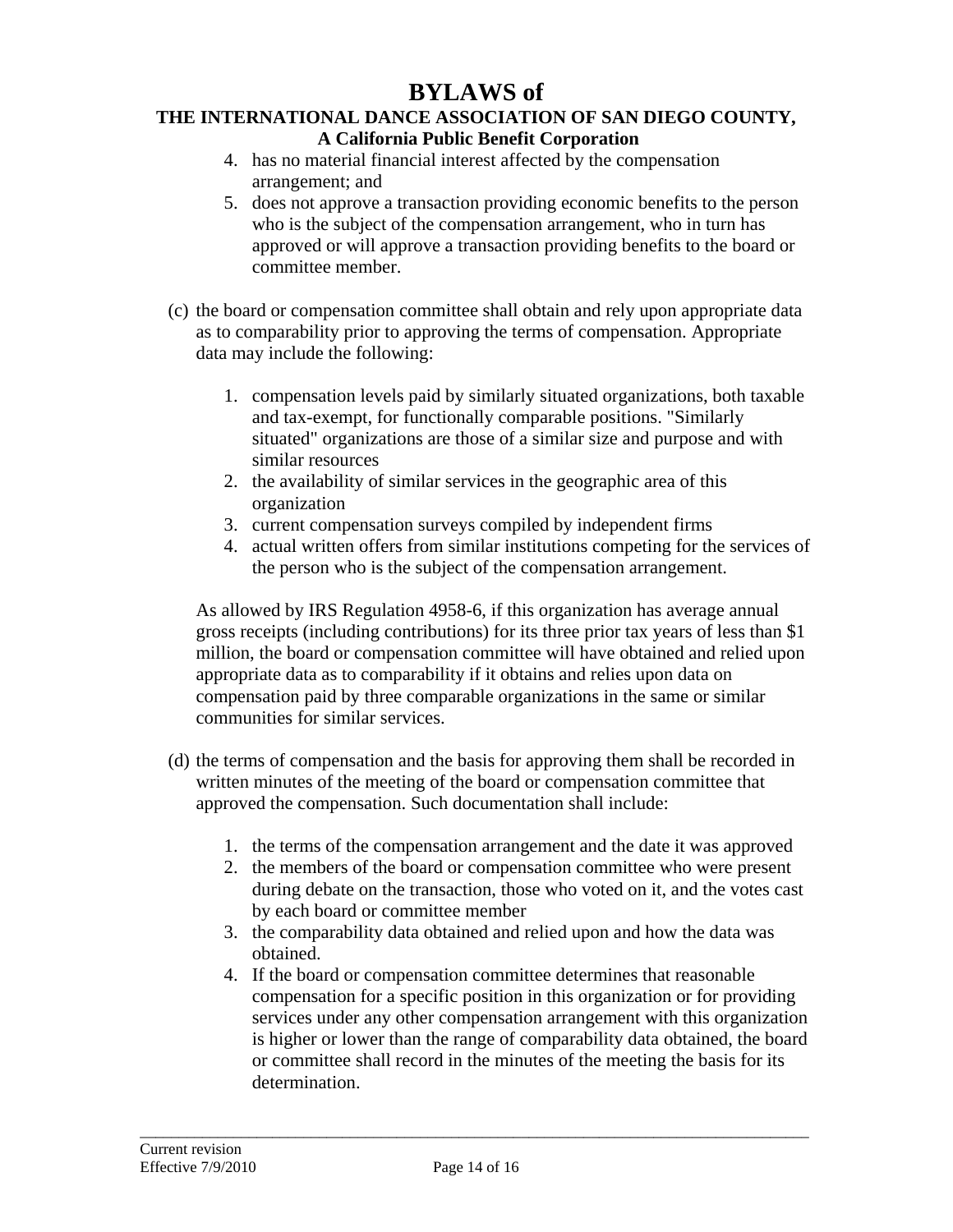#### **THE INTERNATIONAL DANCE ASSOCIATION OF SAN DIEGO COUNTY, A California Public Benefit Corporation**

- 5. If the board or committee makes adjustments to comparability data due to geographic area or other specific conditions, these adjustments and the reasons for them shall be recorded in the minutes of the board or committee meeting.
- 6. any actions taken with respect to determining if a board or committee member had a conflict of interest with respect to the compensation arrangement, and if so, actions taken to make sure the member with the conflict of interest did not affect or participate in the approval of the transaction (for example, a notation in the records that after a finding of conflict of interest by a member, the member with the conflict of interest was asked to, and did, leave the meeting prior to a discussion of the compensation arrangement and a taking of the votes to approve the arrangement).
- 7. The minutes of board or committee meetings at which compensation arrangements are approved must be prepared before the later of the date of the next board or committee meeting or 60 days after the final actions of the board or committee are taken with respect to the approval of the compensation arrangements. The minutes must be reviewed and approved by the board and committee as reasonable, accurate, and complete within a reasonable period thereafter, normally prior to or at the next board or committee meeting following final action on the arrangement by the board or committee.

### **SECTION 6. ANNUAL STATEMENTS**

Each director, principal officer, and member of a committee with governing board delegated powers shall annually sign a statement which affirms such person:

- (a) has received a copy of the conflicts of interest policy,
- (b) has read and understands the policy,
- (c) has agreed to comply with the policy, and
- (d) understands the corporation is charitable and in order to maintain its federal tax exemption it must engage primarily in activities which accomplish one or more of its tax-exempt purposes.

# **SECTION 7. PERIODIC REVIEWS**

To ensure the corporation operates in a manner consistent with charitable purposes and does not engage in activities that could jeopardize its tax-exempt status, periodic reviews shall be conducted. The periodic reviews shall, at a minimum, include the following subjects:

(a) Whether compensation arrangements and benefits are reasonable, based on competent survey information, and the result of arm's-length bargaining.